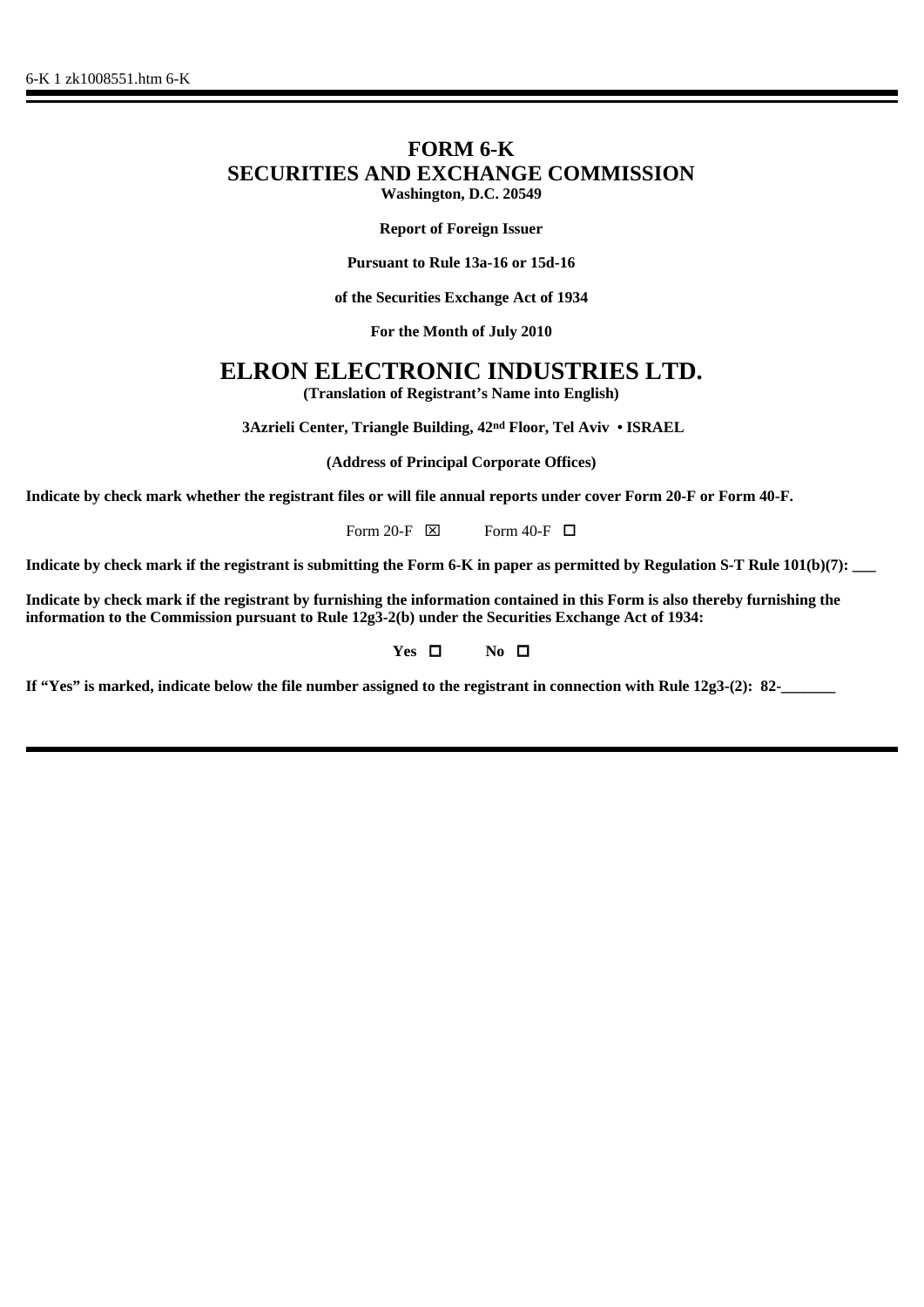On July 21, 2010, the Registrant filed an immediate report with the Israeli Securities Authority pursuant to which it reported the results of the Annual General Meeting of the Shareholders of the Company convened on July 21, 2010, as follows:

#### **1. The Company's engagement with IDB Development Corporation Ltd. in an arrangement providing for the use of space in the Company's offices.**

The shareholders resolved to vote for the proposal.

The amount of shares voted: *20,915,204*

The amount of shares voted for: *20,805,479*

The amount of shares voted which were not deemed as held by persons who have a personal interest / as held by a controlling shareholder or someone on his/her behalf: *5,832,256 of which 5,828,372 voted for approval of the transaction.*

The amount of shares voted against: *3,884*

The percentage of votes which were for approval of the transaction, out of the total number of voters not deemed as having a personal interest / as held by a controlling shareholder or someone on his/her behalf: *99.93%*

The percentage of voters who voted against, out of the total voting rights in the Company: *0.01%*

#### **2. The Company's engagement with IDB Development Corporation Ltd .in an arrangement to receive support center services.**

The shareholders resolved to vote for the proposal.

The amount of shares voted: *20,916,307*

The amount of shares voted for: *20,737,009*

The amount of shares voted which were not deemed as held by persons who have a personal interest / as held by a controlling shareholder or someone on his/her behalf: *5,831,352 of which 5,760,302 voted for approval of the transaction.*

The amount of shares voted against: *71,050*

The percentage of votes which were for approval of the transaction, out of the total number of voters not deemed as having a personal interest / as held by a controlling shareholder or someone on his/her behalf: *98.78%*

The percentage of voters who voted against, out of the total voting rights in the Company: *0.24%*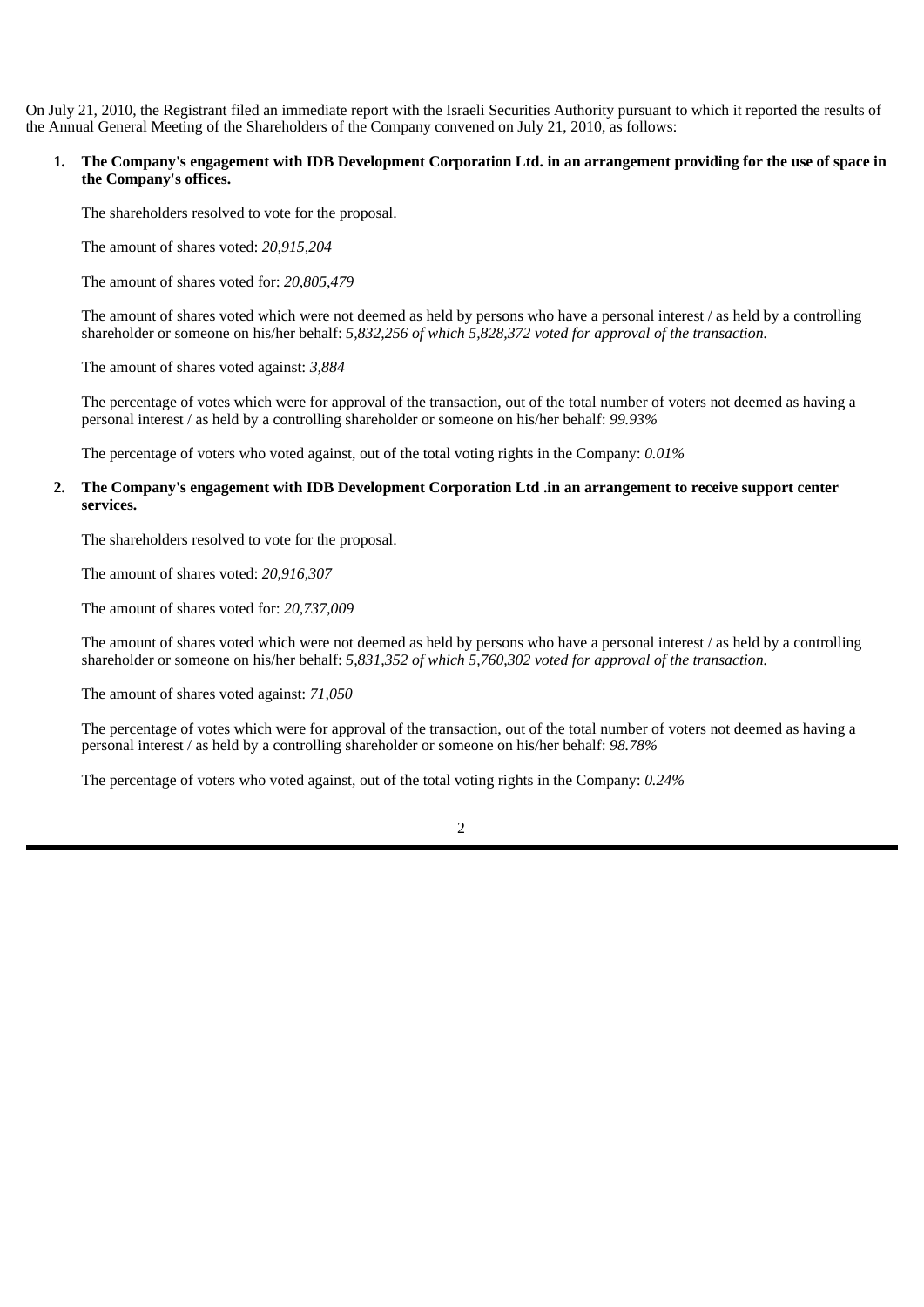3. In addition, the shareholders voted in favor of the following other matters on the agenda:

**3.1 To re-elect Arie Mientkavich, Avraham Asheri, Gabi Barbash, Rona Dankner, Ami Erel, Avraham Fischer, Shay Livnat, Dori Manor and Arieh Ovadia as directors of the Company until the next annual general meeting of the Company.**

**3.2 To appoint Kost, Forer, Gabbay & Kasierer as the Company's auditors for another term until the next annual general meeting of the Company and authorize the Audit Committee and the Board of Directors to determine the audit fees.**

**3.3 To approve the payment of a bonus by the Company to the chairman of the Company's board of directors, Mr. Arie Mientkavich, in the sum of NIS 950,000 for the activities and special contribution of the chairman of the board of directors to the Company's business in 2009.**

**3.4 To approve the payment of a special bonus by the Company to a director of the Company, Prof. Gabi Barbash, in the sum of NIS 600,000 for his activities and contribution to a group company, 3DV Systems Ltd.**

3